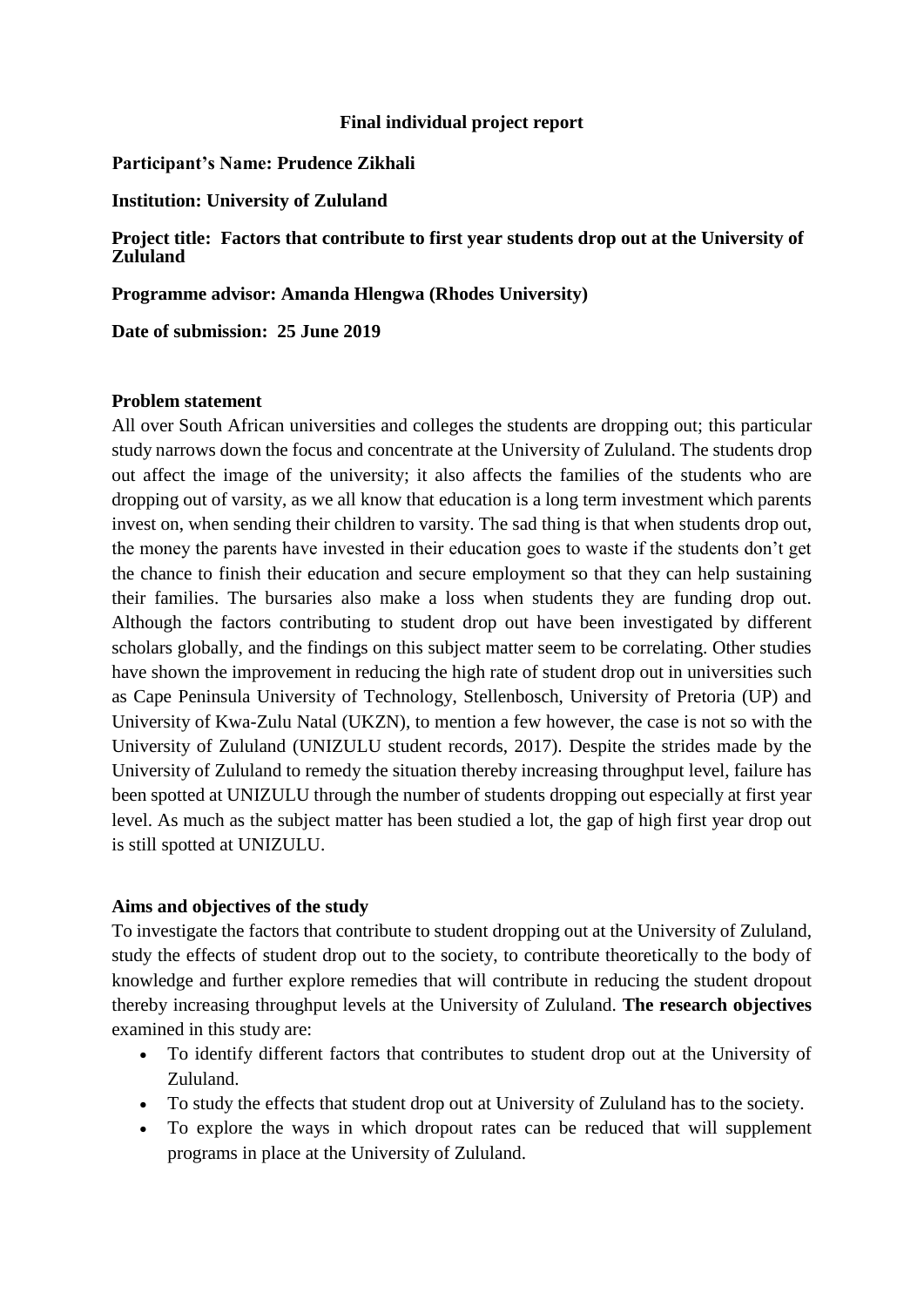# **Research Questions**

- What are the factors that contribute to student drop out at the University of Zululand?
- Does students drop out at the University of Zululand have effects to the society?
- Are the programs in place for minimizing student drop out at the University of Zululand effective?

# **Hypothesis**

The following hypotheses were derived from the objectives above:

- There is a correlation between the students' experiences at the University of Zululand and the students drop out.
- There is a correlation between the students' perceptions about the outlook of the University and the students' experiences in as far as student drop out are concerned.
- There is a correlation between students' experiences at the University of Zululand and the students' perspectives on the current operational programs as far as student drop out is concerned.

### **Literature Review**

According to recent information released by Higher Education South Africa (HESA) (2014), a Section 21 company representing all 23 public universities and Technikons in South Africa, the dropout rate has escalated alarmingly in recent years, and is hitting highs of up to 35% at some universities, with the bulk of those leaving being first-year students. According to Edu Loan (2009), The Human Sciences Research Council's (HSRC) recent study of about 34 000 students showed that of this amount, only 14 000 students graduated, with some 20 000 dropping out of their courses, most of them being either in their first year or midway through their second year of study. Scott et al. (2007) argued that poor success is a complex and multilayered one which is shaped by issues such as the lack of preparedness of students and staff; the nature and organisation of teaching and learning at higher education institutions; the conceptualisation of the educational process, particularly in terms of the appropriateness of content and assessment methods and its relationship with different institutional cultures; the extent or lack of professionalization of academic staff; the nature and extent of funding; and the role that system differentiation might have in addressing under-preparedness.

# **University dropouts**

(The Southern African Region Association: 2008), notes that South Africa's university dropout rate is 60%. Students most adversely affected come from poor families. The majority of the respondents highlighted the most common reasons for this high dropout rate as: pregnancy, finding campus life too boring and structured; social and personal problems, having to care for sick relatives and peer pressure. Dr Hendrik van Broekhuizen (a lead education economics researcher of the Stellenbosch University) noted that the majority of South African students do not experience success in higher education and dropout before they complete their studies according to their study findings broken down by race. He further asserted that the completion rate for white students was vastly higher, at 71.6%. Black students had a 53.5% completion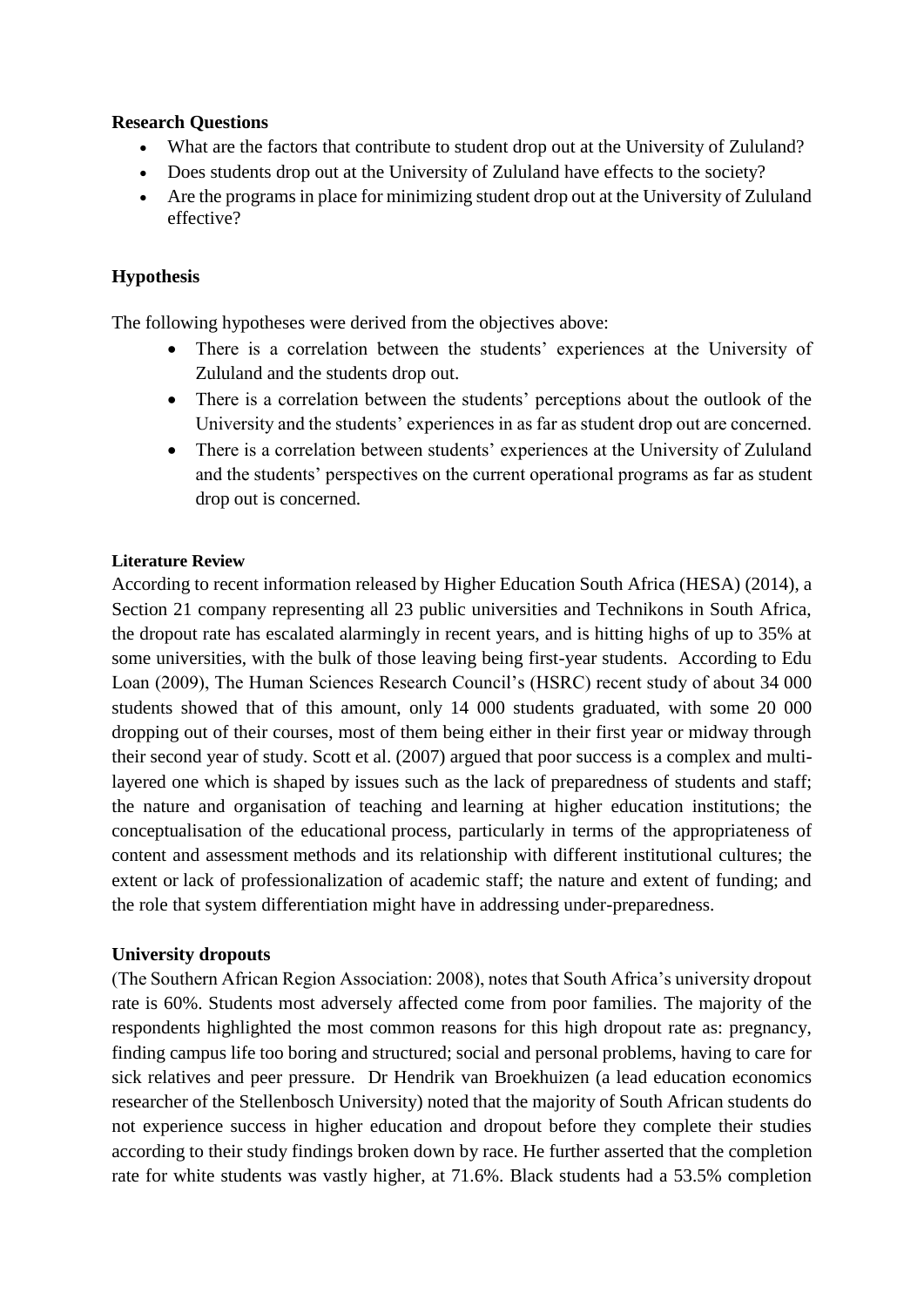rate and coloured students a 53.8% completion rate. Asian students came in at 62.1%. It is important to remember though that access is skewed by race – their study found that of those who obtained university exemption, 93% of white students entered into undergraduate degree studies, versus 75% of black students. Van Broekhuizen attributed the imbalance to poverty and also educational overwhelm for students who come from a disadvantaged schooling background. Worse still, the graduation rate was below 5% in the  $20 - 24$  years age group among black students. One of the factors that has repeatedly been identified as one of the major contributory cause of high failure and dropout rates among black South Africans is their low academic literacy in the language of learning (Hibbert: 2014).

#### **South Africa**

According to Mtshali (2015) more than 85% of all undergraduate students enrolled at South Africa's historically black universities fail their studies and drop out. The reason to mention this is that the University of Zululand where the study is conducted is one of those historically black universities. The failure rate for Master's students is 80% and for doctoral students 88%. These figures were contained in the South African Government's Department of Higher Education and Training's annual statistical report which looked at the "size and shape of postschool education and training in South Africa.".

#### **Survival of the fittest and university dropouts**

The orientation of this study is derived from the Darwin's survival of the fittest theory and Swail's theory on retention. According to Van Zyl (2015), many thought that the high rates of drop-outs, was merely a form of "academic Darwinism", which places emphasis on the survival of the fittest students. Academic Darwinism encompasses the undertaking of doing whatever it takes to ensure pedagogic success. Like the theory of evolution and natural selection proposed by 19th century naturalist Charles Darwin, academic Darwinism says that students who drop-out are merely not strong enough and that those who make it through worked harder, meaning students who drop out of their studies do not have the required characteristics to survive at the university, it could be the social life at the university, it could be academic pressure maybe it is too much for that particular student or it could be that the student is failing to adapt in the varsity environment. According to academic Darwinism the students who will survive at the university and complete their studies are the students who have the required characteristics, meaning these students they have all or most of the resources that are required like the study material, they can easily adapt to the varsity life, they are willing to socialize with both their peers and lecturers.

#### **Swail's Theory on Retention**

A retention model developed by Swail (1995:21) is a comprehensive framework which comprises of five components – financial aid, recruitment and admissions, curriculum and instruction, academic services and student services. These are generally major departments in most institutions (Swail, 1995). The fifth component curriculum and instruction was added because of the direct impact it has on student retention. Swail (1995) stresses the importance for practitioners to understand the relationship between the framework's components. He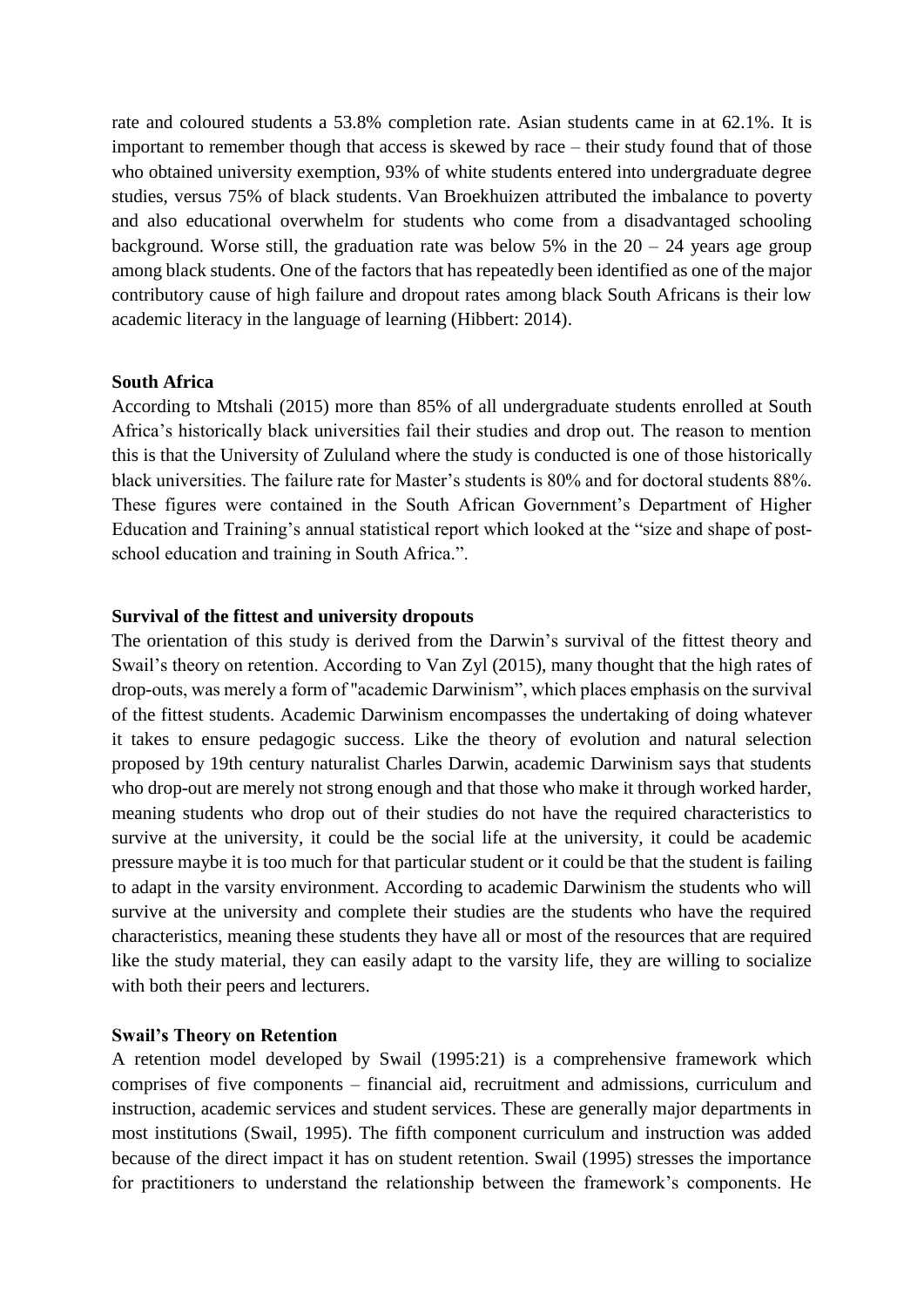highlights the ability of the campus departments to work together toward common goals and focus on students' needs hence it is employed in this study because of its relevance.

#### **Research Methods**

Both quantitative and qualitative approaches will be used in order to gather data and present data and to solicit the necessary information for the study. According to Wyse (2011) quantitative research is used to quantify the problem by way of generating numerical data or data that can be transformed into useable statistics. In this study, partly, the adopted approach will "quantify attitudes, opinions, behaviours, and other defined variables; and generalise results from a larger sample population". Primary data will be obtained from the field, while secondary data will be obtained from available literature. The deductive and inductive nature of this study design enables the research outcome to complement each other approaches. The instrument to be used to collect data will be questionnaires because of its ability to capture the complexities of the issues under study using only a small sample of the population (Neuman, 2006). The questionnaire will guarantee a high participation and response rate as it will be administered personally to respondents for completion and will also be collected personally by the researcher, will need less energy and time to administer, and the majority of the questions in the questionnaire will have both structured and close-ended questions which will ease the process of response comparison on each and every item.

The interviews were also chosen as a data collection instrument, specifically for the key informants at the University, parents/care givers of the students. Through this technique the researcher ought to attain the in-depth perspectives of the respondents on the student drop out and subsequently enable the study to formulate strategies and model that will enhance and intensify this phenomenon. The findings will be generalized to the entire population at the University of Zululand. The target population are the first year students who were registered with the university in the year 2017 and 2018 respectively. To ensure that the sample was representative of the study the stratified random sampling will be used because it allows the population to be divided into categories, thereafter selects randomly the final subjects proportionally from the different subgroups or strata (Black, 2012).

The total sample size for the study was calculated using a sample size calculator. Using the Raosoft sample size calculator online (@http://www.raosoft.com/samplesize.html) and based on the estimated population of 16 118 registered students at the University of Zululand, at a standard error margin of 10%, a confidence level of 90%, and a 50% response distribution, a sample size of 68 was derived. The total for the study was therefore 68 respondents (n=68) (48 first year students who dropped from the university previously, 8 key informants, 6 parents and 6 care givers). The participants of the study were randomly selected. Quantitative data will be analysed using the software package used for statistical analysis IBM SPSS (Statistical Packaging for the Social Sciences) (version 24). The analysed data will be presented using frequency tables, graphs, and percentages. Descriptive statistics techniques will also be used which include the following: Scree plot, bar charts, and the tabulation of results for easy interpretation of responses provided. In addition, the study will also use inferential statistics and utilized factor analysis, bivariate correlation, as basic tools to obtain simple correlations and differences in means. The qualitative data attained in a form of transcripts and silent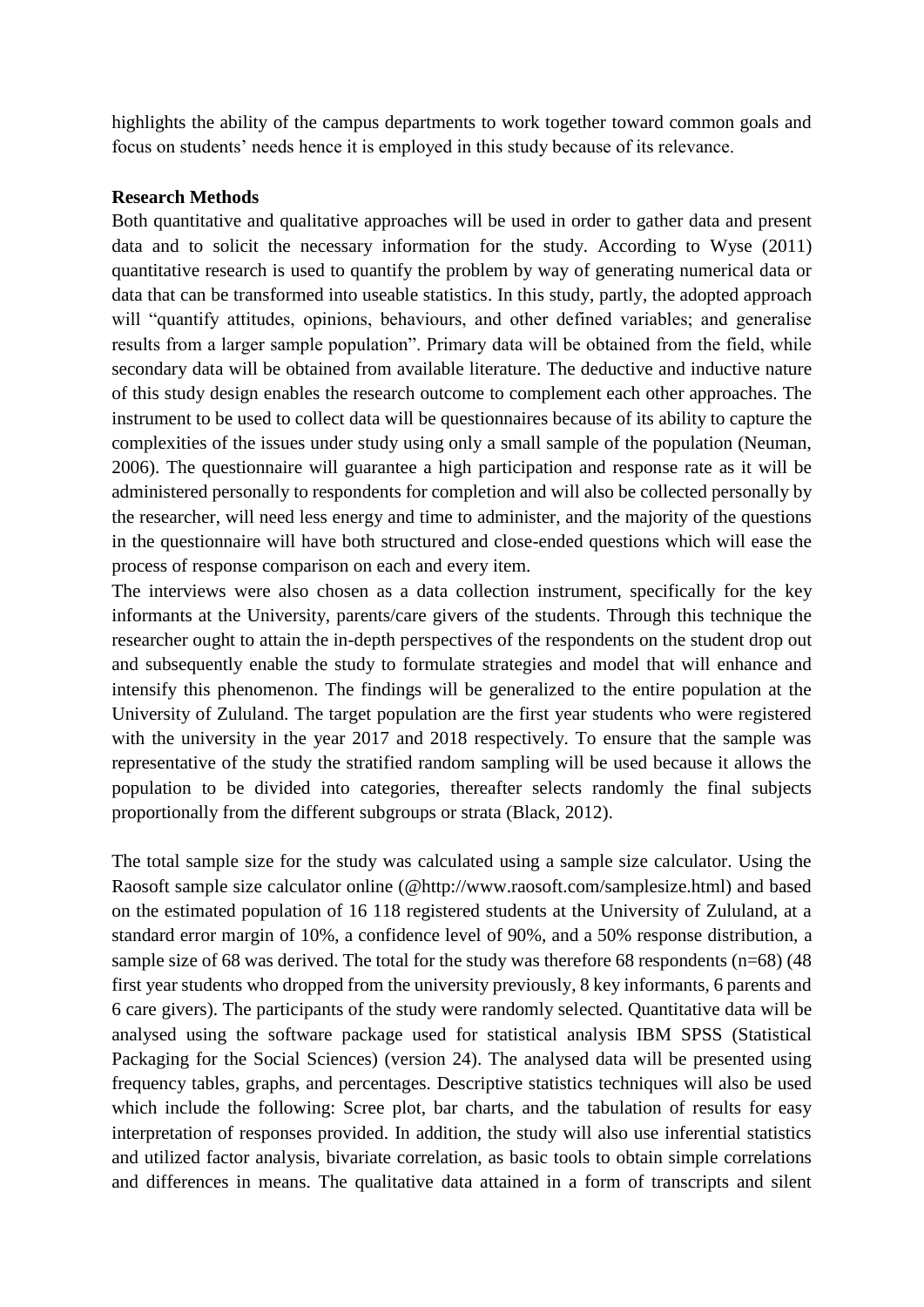features which will be in a critical and coherent form will be coded into themes and the findings interpreted. The narrative data analysis will also be employed for interview responses.

### **Research setting**

The study is conducted at the University of Zululand (UNIZULU) which is located within the UMhlathuze Municipality, the fastest growing industrial hub and employer in northern KwaZulu-Natal. The University of Zululand is the only university in the north of the UThukela River and can be easily found 1.4km south east of the R102 road when travelling from Durban or by using the Global Positioning Satellite co-ordinates -28.858208, 31.840889. University of Zululand is a comprehensive University offering approximately 252 accredited degree, diploma and certificate courses across its Faculties of Arts; Education; Science and Agriculture; and Commerce, Administration and Law at the Kwa-Dlangezwa and Richards Bay campuses. The University student population is 16 118 inclusive of 14 819 undergraduates and 1 576 postgraduate students. The University has 101 international students majority of which come from Botswana, Lesotho, Swaziland, Zimbabwe and other neighbouring African countries with the remainder from countries in Asia, South America, Australia and Oceania.

# **Ethical Consideration**

In order to ensure that the study upholds the ethical status, the rights to anonymity, selfdetermination, informed consent and confidentiality was observed. Ethical clearance certificate to conduct research was obtained from the University. Respondents' consent was obtained before they completed the questionnaires and they were informed of their rights to voluntarily consent or decline to participate and to withdraw at any time without penalty. Respondents were informed about the purpose of the study, the procedures that would be used to collect data, and assured that no potential risks or costs will be involved. The researcher ensured the avoidance of all forms of dishonesty by recording truthfully the answers of those subjects who could not read or write. Manipulation of data was not done as the researcher applied SPSS 24 for data analysis. The open-ended questions were analysed by the researcher and checked by statistician for confirmation of credibility.

# **Validity**

The questions were informed by the information gathered during the literature review to guarantee that they were true reflection of what could be factors that contribute to student drop out at the University of Zululand and possible suggestions. Content validity additionally ensures the uniformity in administering the questionnaires. Questionnaires distributed were easily understandable as they were formulated in a simple and clear language. All the questionnaires were completed by the respondents in the presence of the researcher, and this was done to avoid respondents from giving other people, who are not eligible to participate, to complete questionnaires on their behalf. As a result more questions were generated and added into the questionnaire in order to ensure higher representativeness. Some of the questions were rephrased if the need of clarifications arose and more appropriate alternative response choices were added to the closed ended questions to deliver for detailed data analysis (Burns & Grove, 1993).External validity was ensured. Burns and Grove (1993) comprehend the external validity as the degree to which the study results can be generalized beyond the sample used. The study